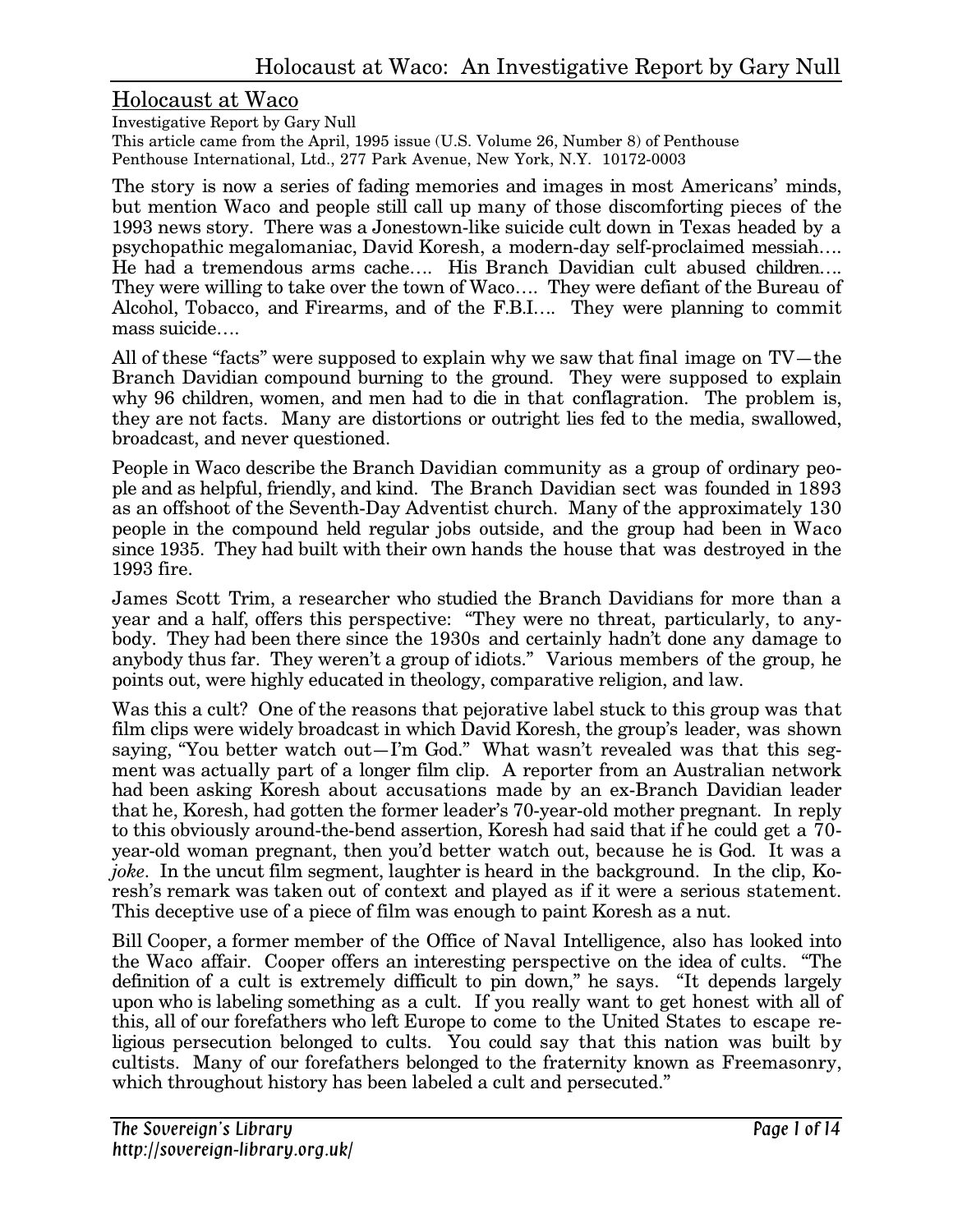David Koresh believed that God wanted him to deliver the message of the Book of Revelations to the world. But concerning the apocalyptic aspects of the Branch Davidians' beliefs, Cooper points out that "the entire Christian religion and segments of the Jewish religion are apocalyptic. Both religions believe in the imminent return of a messiah and the end of the world as we know it, and the beginning of a new heaven on earth. That is certainly apocalyptic. The view of the Branch Davidians was no different. They believed in the interpretation of the Book of Revelations just as the church that they branched off from."

And, Cooper adds, "The truth is that we have protection in this country under the Constitution to practice whatever religion we wish, as long as we're not harming anyone else in the practice of that religion. The truth is that the members of the Branch Davidian religion, their church, were adults and had the right to believe and practice whatever they wished."

To support people's right to follow David Koresh as a leader does not mean that you have to agree with his teachings. Yes, the man may have been a fanatic. Yes, his followers may have been equally zealous. But being a religious zealot is not a crime. Christian fundamentalist groups and Jewish ultra-orthodox groups may keep to themselves, or dress, eat, and act in ways others find strange. And many religious groups follow charismatic leaders who act as if they have the inside word from God. You can call these leaders and their followers zealots or fanatics or cultists if you like, but they still have a right to live as they choose. The Branch Davidians had that right, too.

At least they thought they did. Two of the people who found out that this was not the case, and who managed to live through that discovery, were Sheila Martin and Clyde Doyle. Martin had lived at the Waco complex at Mt. Carmel for five years, with her husband and seven children. She lost five members of her family in the fire. Doyle had lived with the group for at least three years, and he lost his daughter in the fire. Their descriptions of life at the compound are certainly at odds with the picture of a bunch of crazed cultists that the media portrayed.

People came to Mt. Carmel from many different walks of life, Doyle recalls. "Many of them were educated. They were high school teachers, computer programmers, university teachers, and so forth. They were ministers, and they were common people. They were from all different countries and all different nationalities. We lived in harmony. We got along great for such a diverse group of people."

Although people lived communally, they had their independence, Martin says. "Some people say we were controlled and that we had to live a certain way, but that's untrue. We had a choice." She goes on to refute the myth that the Branch Davidians stayed within their complex and never came out. "That's not how it was. We had freedom there. We could go into town. We could go shopping. We had all different types of things, but the main object was to know that we were there to read the Bible."

Daily life was primitive, but since people were there for Bible study, they were usually able to overlook the lack of amenities. Doyle recalls that the Mt. Carmel complex was evolving. "When we first began to develop the place, there were a series of small houses in poor condition. Many of them were deteriorating so badly that we began to tear them down. We took the ones that were worst first and used what lumber we could. We bought new lumber and began to build the complex [shown in media cover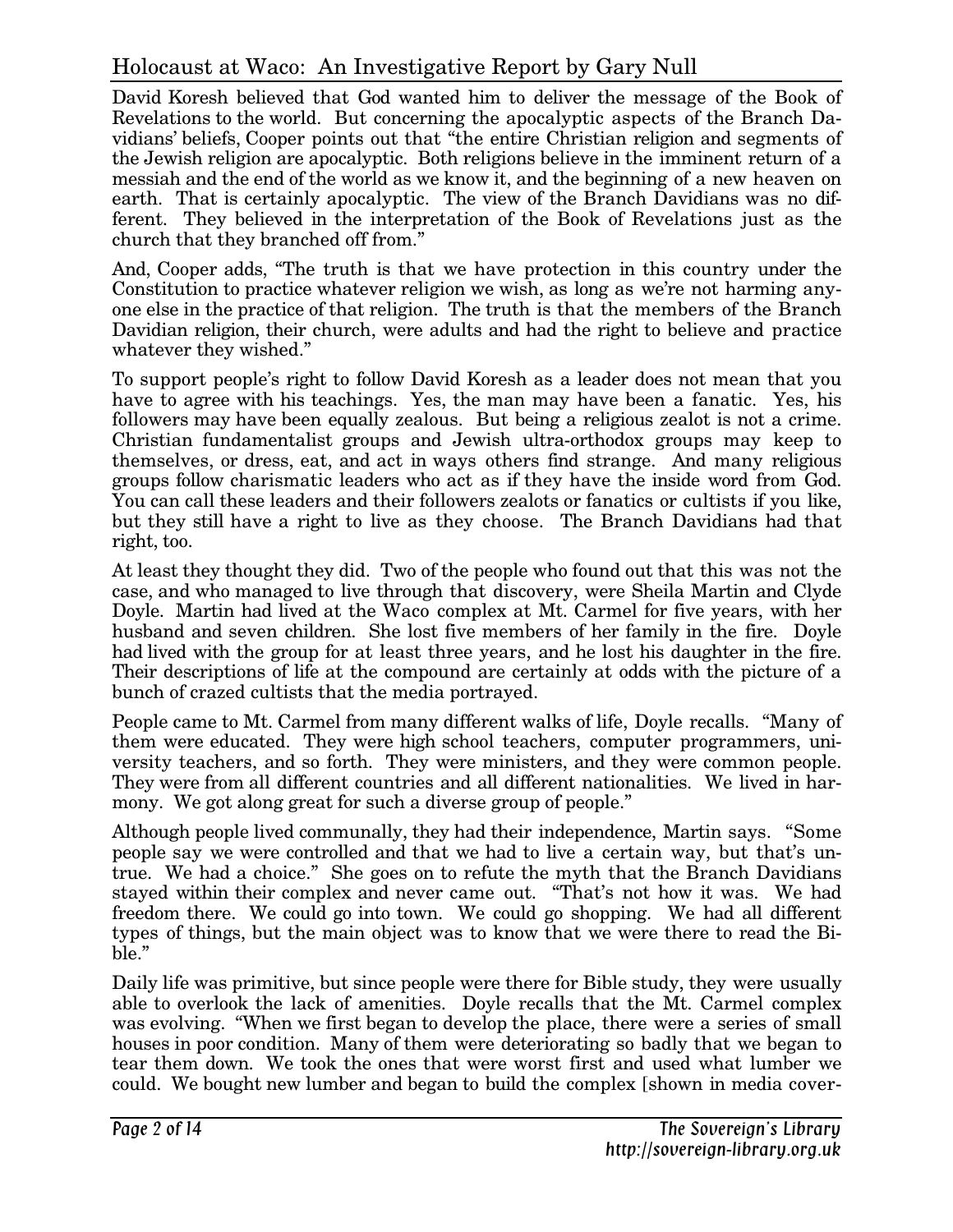age of Waco]. There was continual building going on. New rooms were being added to make new room for people to come and stay."

But what of the allegations of child abuse at the Davidians' compound? They are not true, says Martin. "There was no abuse of children. David said the worst abuse children could suffer was when their mothers and fathers did not bring them up to love God and to respect their parents and other people. David said that any of us there who did not treat our children with love and respect were really abusing them."

So where did the allegations come from? Linda Thompson, a lawyer who is investigating the case, believes they started with one man—Mark Breault, often described as a disgruntled former member of the Branch Davidians. A documentary produced by KPOC-TV in Oklahoma reported that some other former Branch Davidians may have alleged that child abuse was taking place in the complex. In any event, the government has never presented any evidence that any child was ever abused at the Waco compound.

And what about allegations of illegal gun caches at the group's compound? For one thing, Thompson says that the Waco sheriff's department found these allegations to be false. Bill Cooper elaborates, "The sheriff investigated on several occasions the allegations that they had illegal weapons, were engaging in illegal activities with those weapons, and had one time even confiscated all their weapons and taken them to the sheriff's facilities for inspection, and ended up returning them all. There were no illegal weapons, nor illegal activity concerning those weapons, whatsoever. In fact, [per capita] the people at the Mt. Carmel facility possessed less than half the number of weapons possessed by the average citizen of the state of Texas."

Doyle and Martin, as Branch Davidians, certainly have a stake in proclaiming the group's innocence. But this claim has been corroborated by others. A special investigative team under former United States attorney general Ramsey Clark has been researching the events leading up to the deaths at Waco. They found a number of discrepancies between the public story and the actual events, and they support what Doyle and Martin are saying. And Dave Hall, a reporter and the manager of KPOC-TV, has done extensive work on the Waco story. Much of what he and his colleagues at the station have uncovered about this tragedy has been so disturbing that Hall has presented his findings to the members of the Senate Judiciary Committee, with the hope that they will commission a special independent investigation of the whole affair. Hall's is another voice that asserts there was no evidence of illegal firearms at Waco. He mentions something else, too. "We saw evidence the A.T.F. admitted that they had left their weapons mingled in with the weapons that were taken into evidence [at the trial]…. That was put in the court records. So the evidence that was admitted in court in the trial period was contaminated. Why the judges let it happen, I do not know."

## The Initial Raid

No crimes had been committed by David Koresh or the members of his group when, on February 28, 1993, they were invaded by agents of the Bureau of Alcohol, Tobacco, and Firearms. There had been some unsubstantiated talk about the group planning to commit mass suicide, but even if it had been true, this is not within the A.T.F.'s purview. Nor is child abuse—not that *that* charge had been substantiated, either, nor had the weapons-cache charge. So the first attack on the compound was totally uncalled for.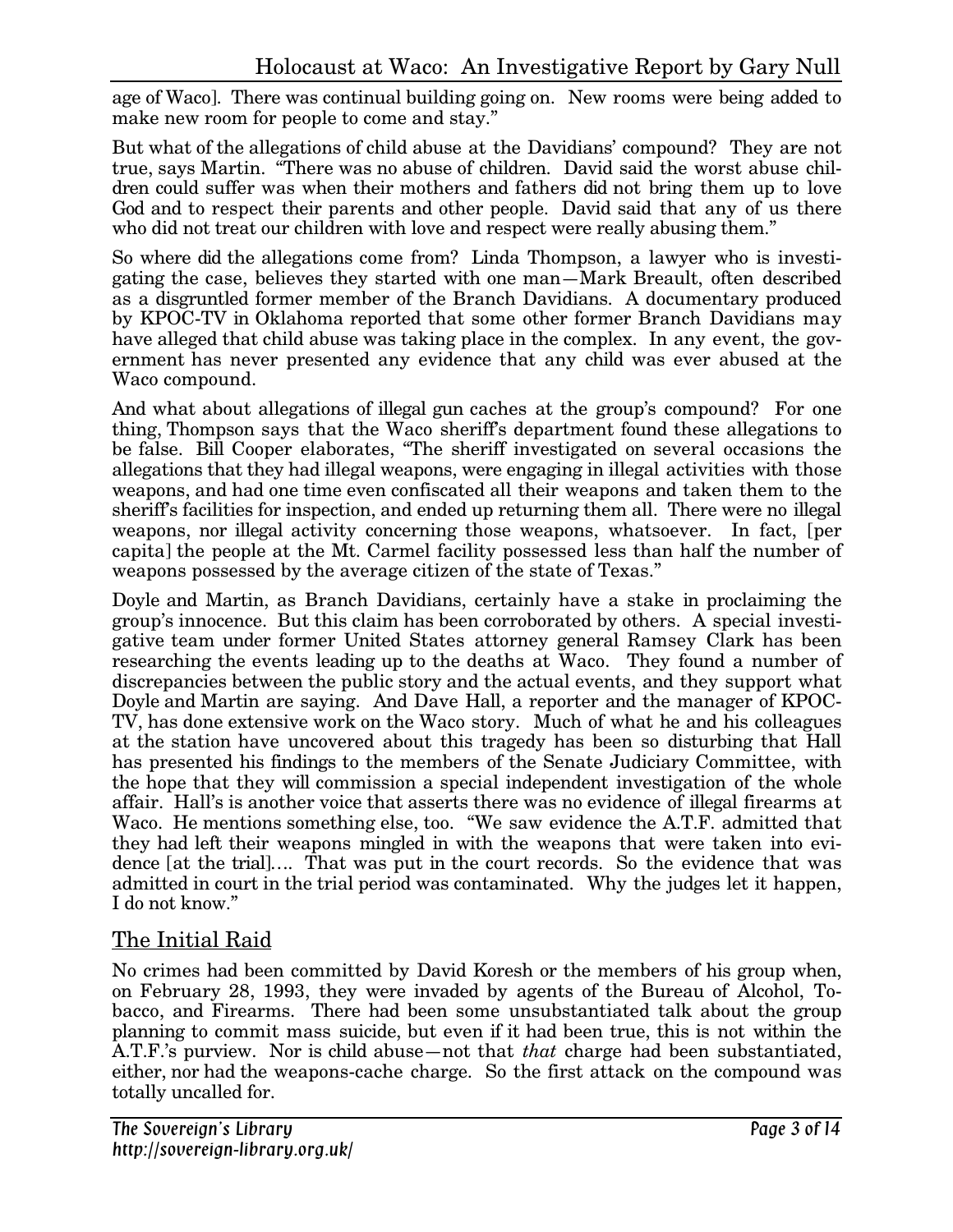Film footage of the raid is included in a revealing video put together by Linda Thompson. (The video, *Waco: The Big Lie*, can be obtained from the American Justice Federation, 3850 S. Emerson Ave., Indianapolis, Indiana 46203; [317] 780-5204 or [800] 749-9939; fax: [317] 780-5209. A second video, *Waco //: The Big Lie Continues*, is also available.) In the first video, the viewer can see A.T.F. agents firing at the Branch Davidian compound with automatic weapons. There are helicopters flying overhead. The A.T.F. fire does not seem to be returned.

As reporter Dave Hall explains his findings, "For nine to 12 minutes, these people were being attacked, unannounced, with bullets flying indiscriminately through that building. They were calling for help from the sheriff's department…. Wayne [a Davidian] is telling the 911 operator that there are men out there shooting at them. He was asking them to get the police out to call these people off of them…. We have reporters that have told us that the A.T.F. did not announce themselves until well into the shooting. And judging from the 911 tape, we come to the conclusion that, at the very least, they were under attack for nine minutes by over 100 men, and possibly as much as 15 minutes, before firing back."

Hall points out that the A.T.F. men were not identifiable to the people in the house because the lettering labeling them as A.T.F. agents appears on the back of their black uniforms, not the front. So to the Davidians, the men attacking them were unknown assailants dressed in black. Adding to the confusion and fear of February 28, as well as to the body count, was a helicopter gunship firing down on the roof of the house. Why this brutal military-style assault, in which six Davidians died, was necessary is puzzling. Hall asks, "Why did they not take the sheriff out there, who several times before had served warrants down there and never had a problem? Why didn't they just go down there with a couple of men in business suits?"

An account of the raid by a Davidian survivor is chilling. Clyde Doyle recalls, "David [Koresh] advised everybody to stay cool and to go back to their rooms. He would go and talk to [the officials] at the front door. I then went back to my room, which was in the front of the building on the first floor, up towards the north end. Within a minute or so, I heard his voice at the door saying, 'Hold on a minute. There are women and children here. We need to talk about this.' Before he could get the last words out of his mouth, shots came from the outside….

"My reaction was to run down the hall towards the front door. I was thinking that some people were bound to be shot and hurt. As I ran down the hall towards the door, I found Perry Jones laying in the hall crying in great pain, saying he had been shot. Perry Jones was an older man, in his sixties. He apparently had been standing behind David as David opened the door. I asked him if he could hang in there a minute. I wanted to see if anyone else was hurt, but as I ran towards the door, I found nobody there….

"I ran back to Perry and helped him up. A young black man from England appeared and gave me a hand. As he began to lift Perry up on the left side, Perry let out a scream. We helped Perry up into the north end of the building, where the men's quarters were, and put him on a bunk bed away from the front wall, where the bullets were continuing to fire. Perry was in great pain.

"I asked two or three guys to stay with him to help him with whatever he needed and went running back down the hall to see what had happened at the door. As I was running, people were yelling at me to get down. People were shooting through the walls from the outside. I noticed a line of bullets down the hallway from the kitchen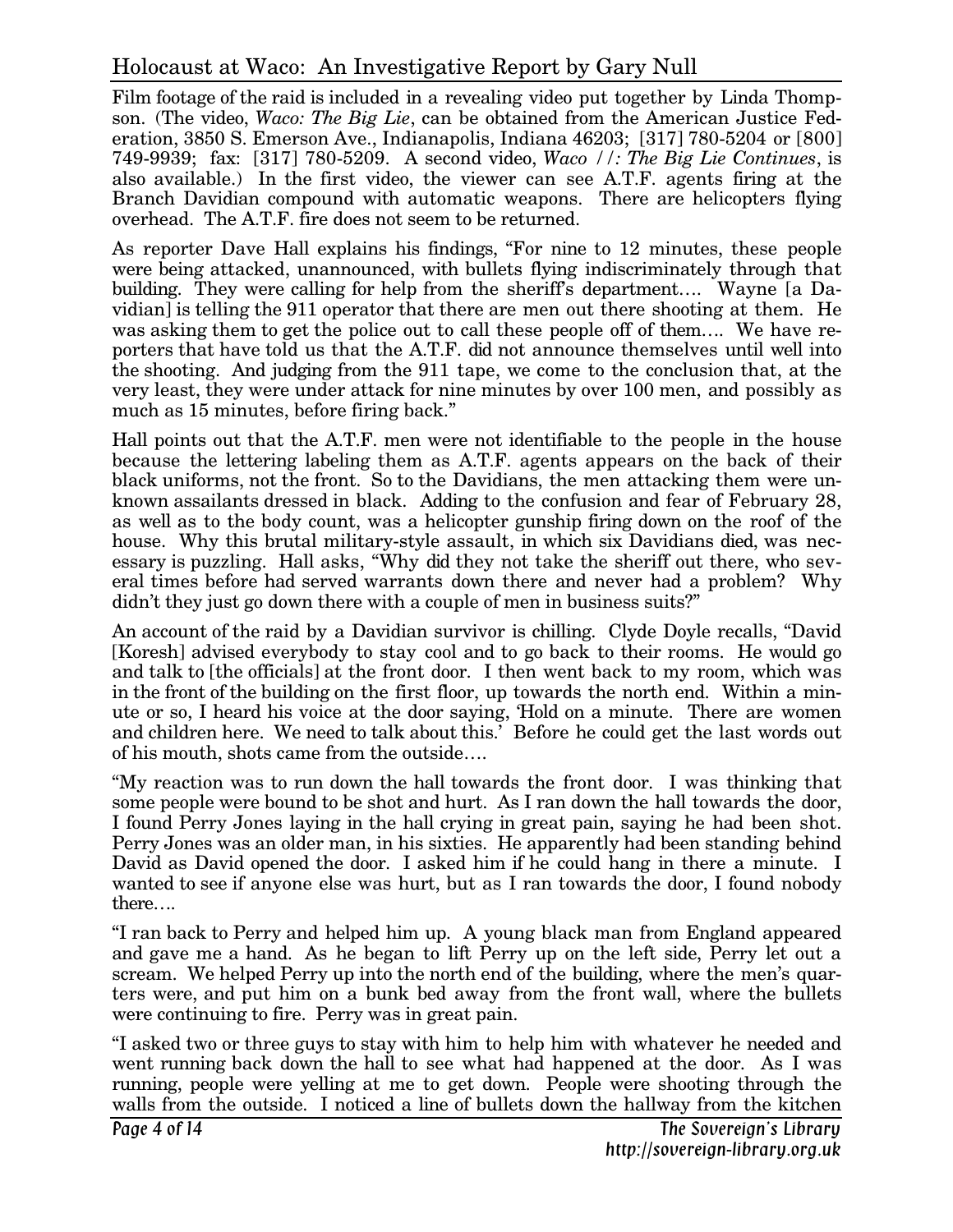on down through the front door. It was as if somebody with a machine gun on the outside blindly sprayed bullets, hoping to hit somebody running down the hall without being able to see them because there were no windows. It was like somebody made a sweeping arc with a machine gun. This row of bullet holes penetrated into the hallway.

"Wayne Martin was in the process of getting the 911 calls going. During the shootings that day, I spent part of my time running back and forth, getting messages. The sheriff's deputy that was talking on the 911 line with Wayne was asking various things.

"He was trying to get things set up, because we didn't have any communications with David. You would have to run up and down stairs to verbally pass these messages along. We eventually did get a cease-fire, but in the course of running back, I was told that Winston Blake had been shot.

"I went to [Blake's] room, which was at the very far north end of the men's section, on the inside. His was the only room on the right-hand side of the hall looking north that had any windows in it. All the rest didn't have windows in the bedroom because they were up against the cafeteria. You couldn't see out of his windows because there were three big plastic water tanks outside, where our water supply was.

"As I went up towards his room, I could hear water running. By the time I got to the doorway, I could see Winston laying down in a pool of water. The water tank, which was right up against his window, was riddled with bullets. Since the tank was at an angle, I would almost bet my life on it that Winston was shot from a helicopter. That was the only thing out there that could shoot at that angle. There weren't any buildings there. There weren't any A.T.F. people on the ground who would be able to shoot at that angle. I checked his pulse and was convinced that he was dead.

"There was a lot of pandemonium. I went upstairs with messages for David and the whole top-level hallway, where the women and children were. The women were all laying in the halls, almost one on top of the other, so as not to get shot. One of the women, Jadine Wendell, had been shot in her bed. She had a nursing baby, just a few months old."

Doyle reports that David Koresh had been shot twice, once in the wrist and once through his abdomen. The bullet had gone through his back. For a time, Doyle says, Koresh believed he might die from his wounds.

"I never saw anybody shoot back," Doyle says, "although I'm not saying that they didn't. From all the evidence presented, I believe there were a few people who grabbed some weapons. I believe they retaliated because Perry and David had both been shot at the front door without being armed. I guess some people took the stand that they were defending the women, the children, and their teacher. You might say it was in self-defense, or as a reaction to seeing people gunned down for no reason."

Among the results of Dave Hall's KPOC-TV investigation are these:

• A.T.F. agent Darrell Dyer, when he arrived at Waco on February 23, 1993, was stunned to find that no mandatory documentation of the raid plan had been made. Dyer and agent William Krone set out to draft a plan. But on the morning of February 28, the plan was never distributed. It remained in Krone's desk.

• The very warrant they were to serve was also left behind.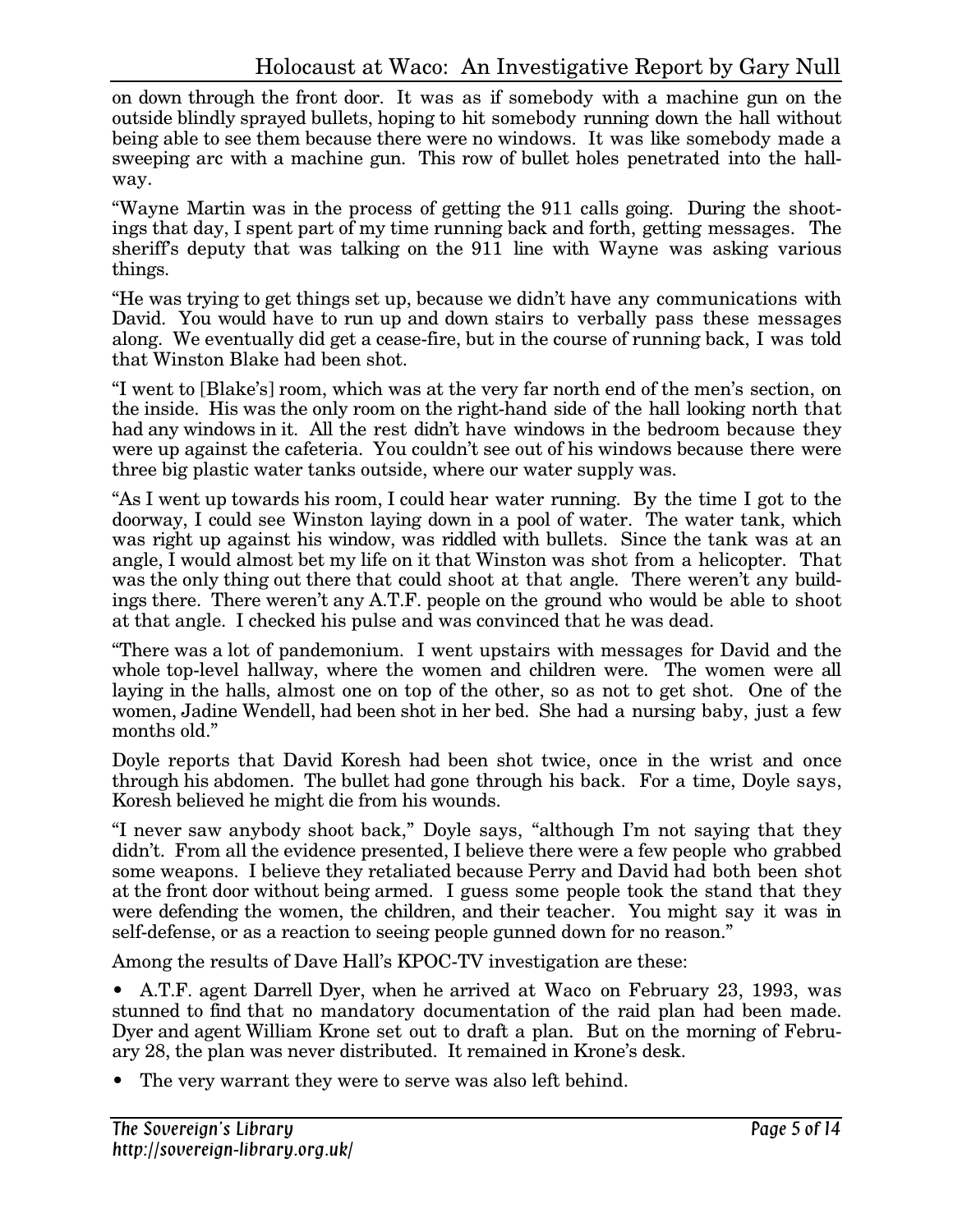• Ten days after the raid, A.T.F. agent Roland Ballesteros made two statements to the Texas Rangers that the A.T.F. shot first and made no announcement that they were federal agents.

• A.T.F. agent Eric Ever made a tape-recorded statement to the Texas Rangers just after the raid that the first shots he heard came from a team of agents with dogs.

• It is well-documented that David Koresh had left the complex many times while under the surveillance of as many as eight A.T.F. agents. Agent Robert Rodriguez told Hall that the reason Koresh was not arrested when he was observed leaving was that they had a search warrant, but no arrest warrant. But when Hall checked at the courthouse in Waco, he found that the warrant was, in fact, an arrest warrant.

Linda Thompson's video footage raises other questions. It shows a group of four agents climbing ladders to reach a first-floor roof. Once there, they break into a second-floor window, apparently after throwing some kind of smoke grenade into the house. No one seems to be firing at them as they do so. The fourth man seems to throw a grenade and then fire a machine gun into the room. Is the fourth man attacking his fellow agents? As the film narrator informs us, the three agents who entered that window died in the assault.

Branch Davidian Mike Schroeder's death that day was particularly shocking. He had left the compound before the raid and later attempted to return home. He never made it. According to his father, Ken Schroeder, who has spent enormous energy investigating the death of his son, "There was an outer perimeter already established at that time. And he and these two other guys that were with him were disarmed by the Texas Rangers and let go to go on in. At that time, they were ambushed…. Surprisingly, the particular spot where his body was found, all the ground 20 feet around where he was found, a foot deep, has been removed." Schroeder's son had been shot seven times, with most of the shots in his back, and his body had been left to rot for several days. The official lie at the time was that Mike and his compatriots had tried to shoot their way out of the compound. Ken Schroeder's attempts to get his legislators to do something about this aspect of the Waco tragedy and cover-up have been met by bureaucratic non-answers.

The F.B.I. took charge of the Waco scene a few days after the initial assault, and during that bureau's long siege of the compound, the media was kept three miles from the Mt. Carmel center. Every morning at 10:30, a press conference was held in which an F.B.I. spokesman told the nation what was supposedly going on.

If the news media had been fully informed about the Branch Davidians and about the nature of the attacks against them, there would probably have been outraged protest by the American people, who were paying for the siege and for the killings.

## The Siege

During the 51 days between the initial A.T.F. raid and the final holocaust at the compound, the F.B.I. cut off all utilities and sanitation. Phone lines to everyone but the F.B.I. were severed, and radio communications were jammed. Government loudspeakers blared nonstop with such sounds as chants by Tibetan monks, jet planes, Nancy Sinatra singing "These Boots Are Made for Walking," and the cries of rabbits being slaughtered. Tanks fired percussion grenades. Stadium lights kept the house illuminated around the clock. Black helicopters flew overhead. Linda Thompson notes that around the 40th day of the siege, Koresh indicated that the children and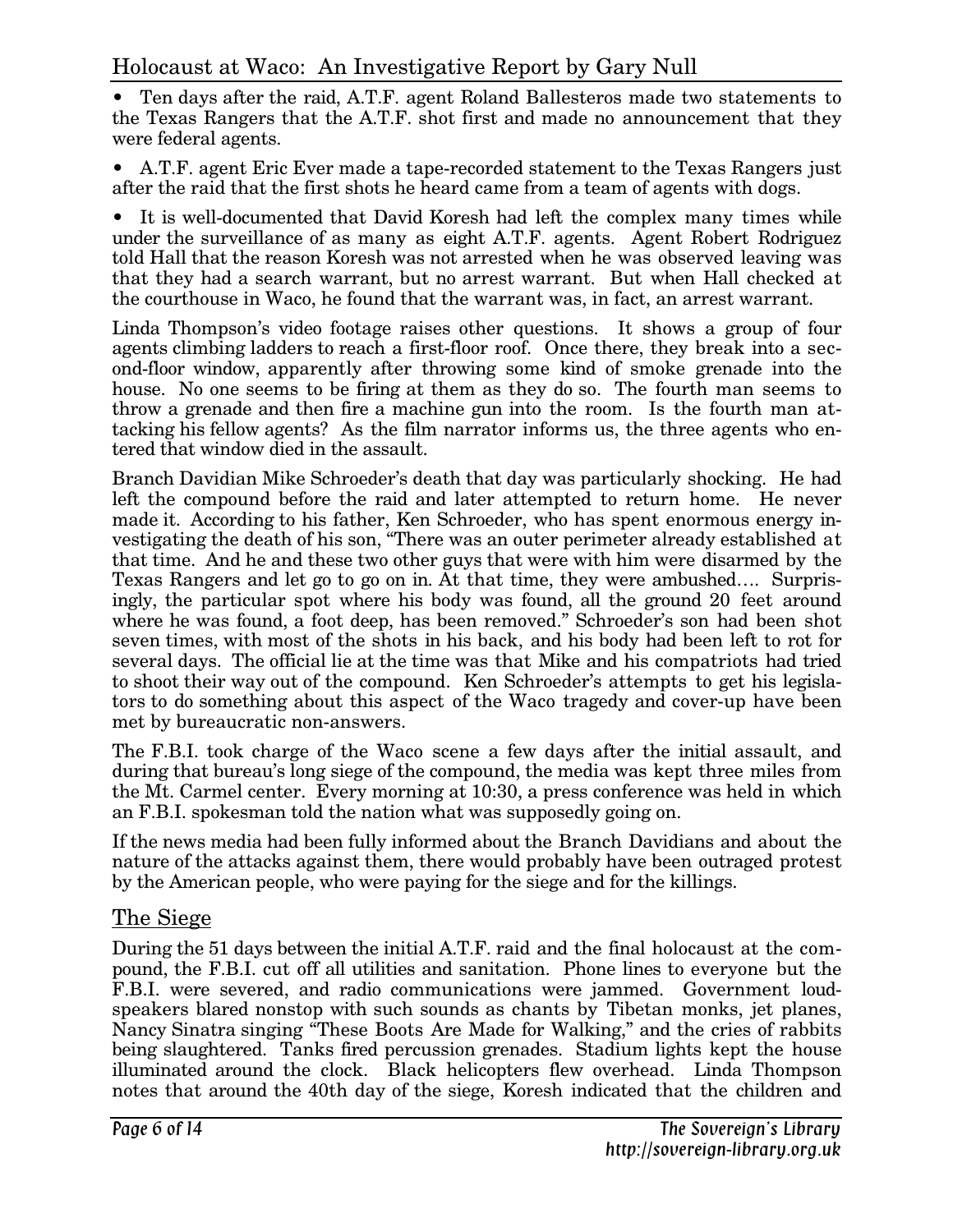babies were out of milk. Yet relief efforts to bring baby food to the compound were turned back. The authorities were supposed to be concerned about the children inside the compound; in fact, that was the main rationale for the government's actions. So why were its agents trying to starve the children?

Sheila Martin describes the aftermath of the February 28 raid. "We began to stock up on water," she says. "When it rained, we collected water in buckets and brought it back into our rooms to wash our hands and clothes. We stayed close to our rooms and didn't venture down hallways as much. We tried to avoid walking past windows.

"We were in the dark every night. Except for the lights outside, we couldn't see anything. We were glad when the morning came because we felt they weren't going to get us then. We stayed as close as possible to each other for encouragement. We prayed a lot and read our Bibles.

"One time they told David to tell the people to come out, and he answered that he didn't see us. For three weeks we did not really see him. We did not have studies. We stayed there because we wanted to. We believed that if we stayed close to each other, they would not do anything to hurt us. We believed that God would take care of us.

"We didn't know what was going to happen to us. One Tuesday morning, Margaret and Catherine Madison went out and were taken to jail. David said, 'Those are 70 year-old women. How could they put them in jail? How could they accuse them of conspiracy to murder?' The government removed those charges after they stayed in jail for a week or so.

"After that happened, we knew that we would be going to jail. We accepted that. Since we didn't do anything, we believed that we would be out just as soon as they realized that we weren't capable of committing any of those actions."

The F.B.I. was supposedly urging the Branch Davidians to surrender all this time. Yet Linda Thompson reports that a bureau spokesman announced on April 17, that "anyone who came out would be considered a threat to the A.T.F. agents and would be shot. Shots and percussion grenades were fired at a person who tried to leave through a window that day."

### Holocaust

A sickening event occurred early in the morning of April 19, 1993. A tank maneuvered repeatedly back and forth over a large underground bunker. This bunker was a short distance from the house, connected to it by an underground passageway. The tank shown in the video seems to be destroying the means of egress for the people in the bunker, and the viewer sees smoke coming up out of the ground there.

The fire in the house started at about noon. The video shows a tank with an extension that looks like a blazing blowtorch pushing into the house, then pulling out. Also, A.T.F. agents are shown jumping from the burning building, and it looks as if they are removing fire-repellent clothing as they head away from the building. The question of government men being inside the compound and then leaving during the fire has never been investigated.

Again, an account of what happened at Waco from a Branch Davidian's prospective is riveting. Clyde Doyle describes his experience. "Shortly after noon," he begins, "somebody came running into the church saying the building was on fire…. There was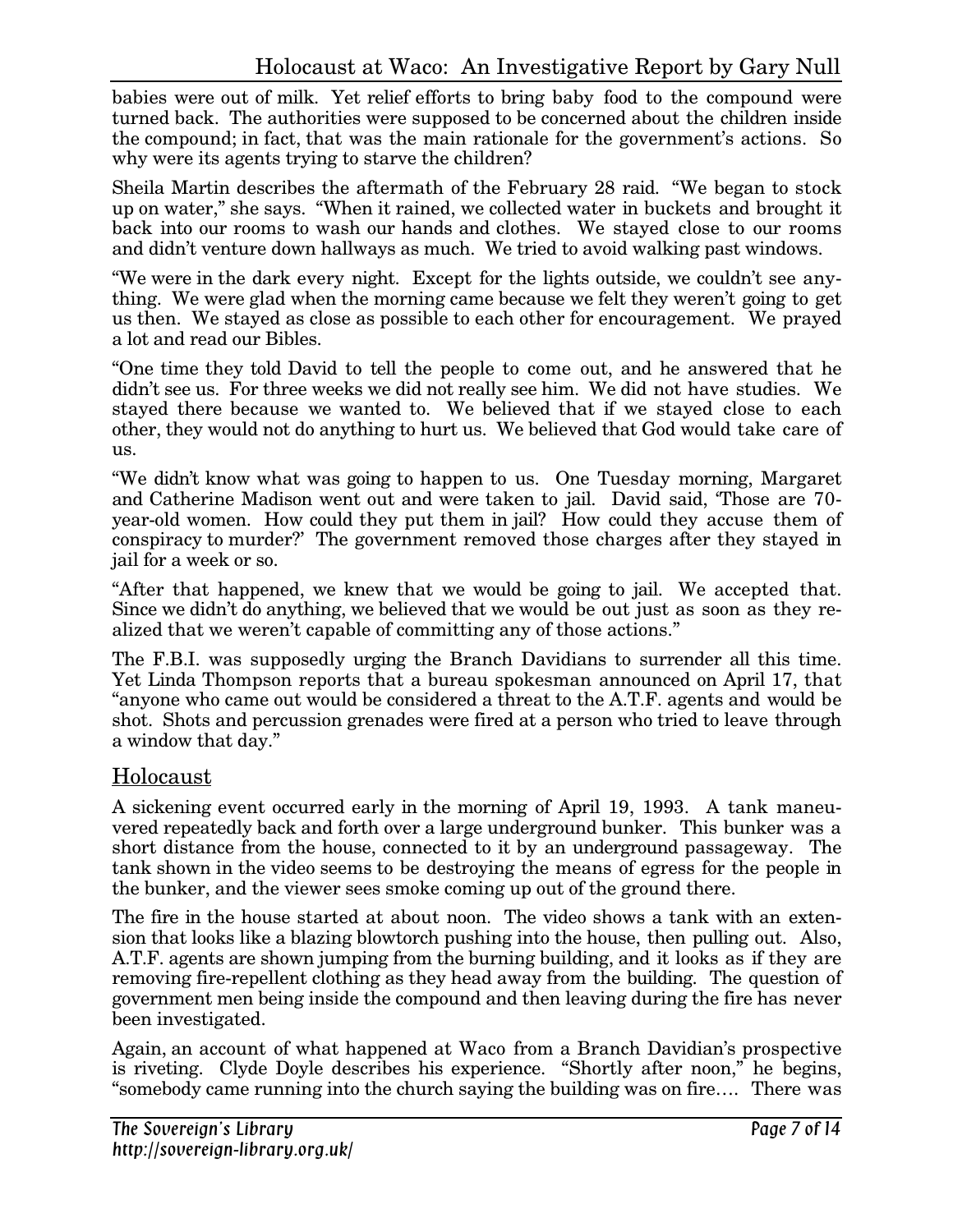a two-by-four partition on the stage of the chapel, with Sheetrock on one side only. We had put a big-screen TV there to watch videos. There was a little doorway cut on the left of that. I went through the doorway, still on the stage but around the back of this partition. The tanks had knocked a fairly large hole in the south wall of the chapel behind this partition. It had a lot of rubble in front of it.

"People began to gather in that area, not knowing what to do. They would ask, 'Where's the fire?' 'What's going on?' 'What should we do?' 'Should we jump out?' More and more people crowded into this narrow area. I was closest to the opening.

"We made efforts to throw a little dog out, but she attached herself to me and kept coming back in. She had pups in the church during the siege. David Tibida kept on throwing her out. He said he didn't want to see the dog get burned. Eventually, she stayed out.

"Just about that time, a lot of smoke started coming in. Within 30 seconds to a minute, the whole place was pitch-black. You could hardly see a thing. You had the feeling you were totally surrounded by heat. You couldn't see any flames for a while, but you could feel this tremendously unbearable heat.

"One time a tank came in the front door and sprayed gas. It got all over a couple of the guys. All they had on were tank tops. Their discomfort was unbearable, and they were hollering from the stinging sensations.

"[The authorities said] that they stepped up the gas after 200 rounds of firing went off from the inside that day. That's not a true statement. There was no firing going on from inside. I have never seen any proof of it, but they continue to claim that is the reason they stepped up the gassing.

"I put on as much clothing as I could. I had on a couple of jackets, a hood, and a gas mask…. I began to feel the heat in gusts. The wind caused the heat to hit us in tremendous waves. The next thing I knew, I was on the floor. A lot of people further into the building were also on the floor. I could hear them rolling around in pain and praying and screaming, 'Oh my God!' Hearing that voice, the pain, the trauma, and everything that was going on galvanized me to jump up and make a lunge for the hole that was in front of me. I couldn't see it in the smoke and darkness, but I knew it was there, and I lunged for it.

"I landed on a heap of Sheetrock and wood, and didn't make it to the outside. I just bellied down this Sheetrock and slid over it until I landed on a heap outside.

"As I stood up, I could see the skin rolling off my hands. I wasn't blistering regular blisters. The skin was just rolling off in big rolls. My hands were badly burned. I looked back over my shoulder at the hole I had just come out of. It was a mass of flames. I thought, 'My God, I'm the only one who got out.'"

Doyle wound up in a medical tent, where he lost consciousness. He woke up the next day in the hospital.

This is some of what Sheila Martin remembers of the inferno:

"Five members of my family died in the fire. My husband, Larry Lynch, was killed on April 19. We did not know the complex was on fire at first, but we started smelling smoke. We didn't know what to do. We were afraid that if we came out of the building, we would be shot. All of a sudden, the smoke came. I couldn't see my husband any more.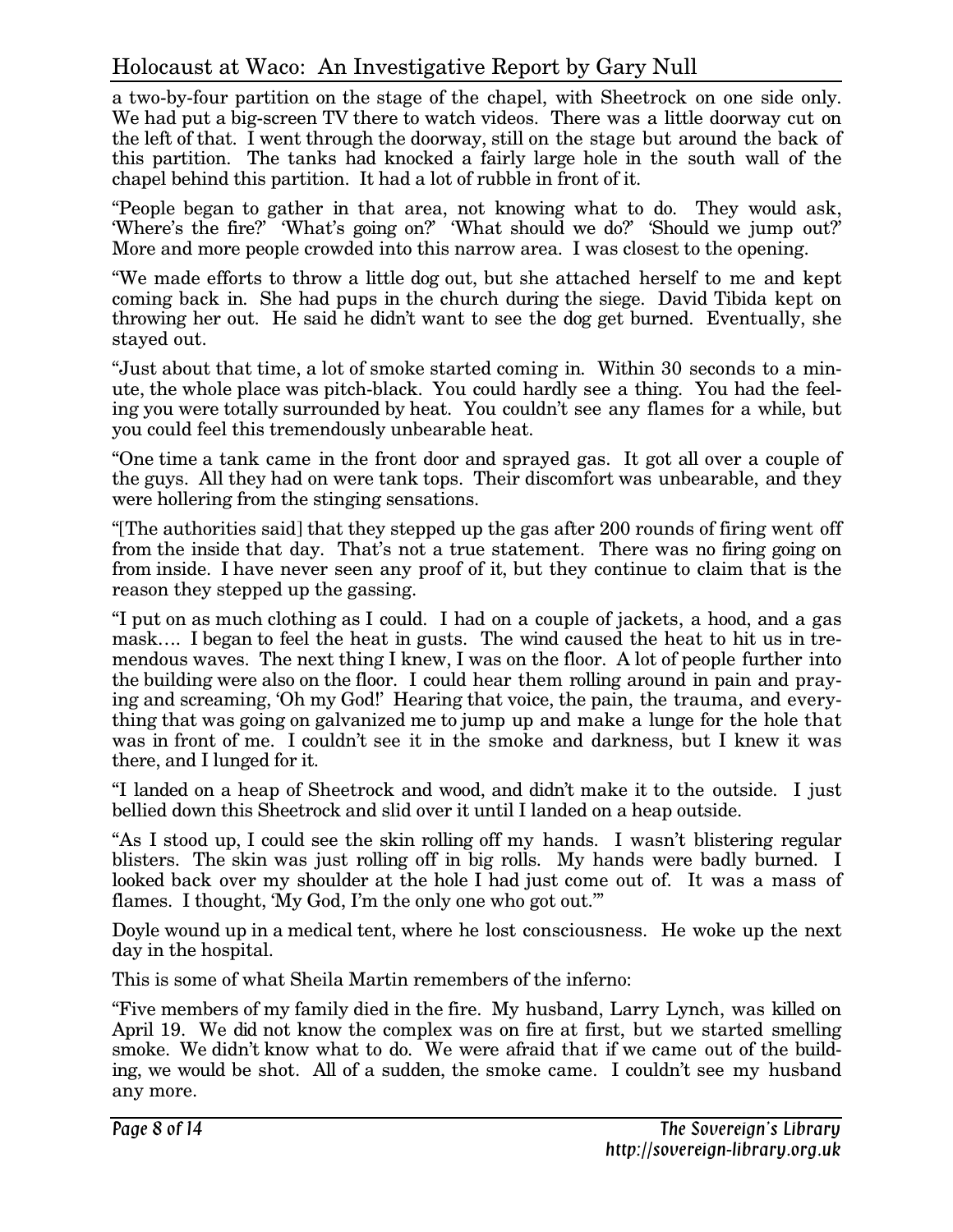"Recently, Marjorie Thomas, a woman who was burned very badly in the fire and who lives in England now, said that she came down a ladder from the third floor on the left side, facing the building that eventually started leaning. She stepped on someone and realized that it was my daughter, Sheila, and apologized. She said, 'Oh, I'm sorry,' and my daughter replied, 'That's all right.'

"My first thought was, 'Oh, my goodness, that means she was alive during all that smoke and fire and hadn't died yet.' Then I thought, here we are, in the midst of all this horror, and we had the time to say, 'I'm sorry.'"

## The Suicide Story

It has been said and generally accepted that the Branch Davidians committed suicide. But Gordon Novel, the strategic planner for Ramsey Clark's investigative team, believes that the government may have murdered people.

According to investigators, C.S. gas was pumped into the compound from 6 A.M. to 12 noon on the day of the fire. C.S. is a toxic tear gas designed for open-air use to disperse riots. In confined spaces, it has been known to combine with other compounds to form the deadly hydrogen-cyanide gas. At noon, government tanks hit the compound with a big injection of an atomized mixture of orthochlorobenzylidene malononitrile and ethanol. The mixture was heated so that it would release hydrogen cyanide and carbon monoxide into a vapor. Autopsies indicate that large numbers of people were already dead from hydrogen cyanide gas before the fire. People died from cyanide poisoning within four to five minutes.

In a documentary videotape produced by KPOC-TV and aired on more than 100 stations last year, Novel states, "I believe [the government's] intent was to trap them, and to incapacitate them, and to poison them with cyanide gas, and they probably came through there in the last three or four minutes, right when the fire began to ignite and the hydrogen cyanide was in there—we have indications of that from the F.B.I. agents taking their respirators off right after the fire started, and you can see them exiting the building—so based upon…the fact that the Davidians had no .45 caliber pistols, one can reasonably deduct that they were shot while they were wriggling on the ground, including the babies."

According to Novel, .44- and .45-caliber pistols were found at the scene of the fire. But the government must have known that the Davidians did not own these types of guns, because they had a list of every weapons purchase the Davidians had made. Although the government claimed many of the Davidian deaths were demonic suicides, Novel says, "The Davidians were totally non-suicidal…very Christian in their mentality."

The government's use of C.S. gas inside the house is one of the most disturbing aspects of the entire tragedy. C.S. gas is never supposed to be used inside a building. Used inside, it can create fires, and it can produce cyanide, which can immobilize and kill. Dave Hall, who has conducted his own exhaustive investigation of the role of C.S. gas, believes that the gas contributed to the mass casualties at Waco. He talked with the manufacturer of C.S. gas, Aldridge Chemicals. The company emphasized that this product was intended for *outdoor* riot control only; it was not supposed to be a weapon. In fact, the company says it stopped selling C.S. to Israel in 1988 because the government there was shooting the chemical into buildings occupied by Palestinians. Many of those people subjected to the gas became ill, and others died from the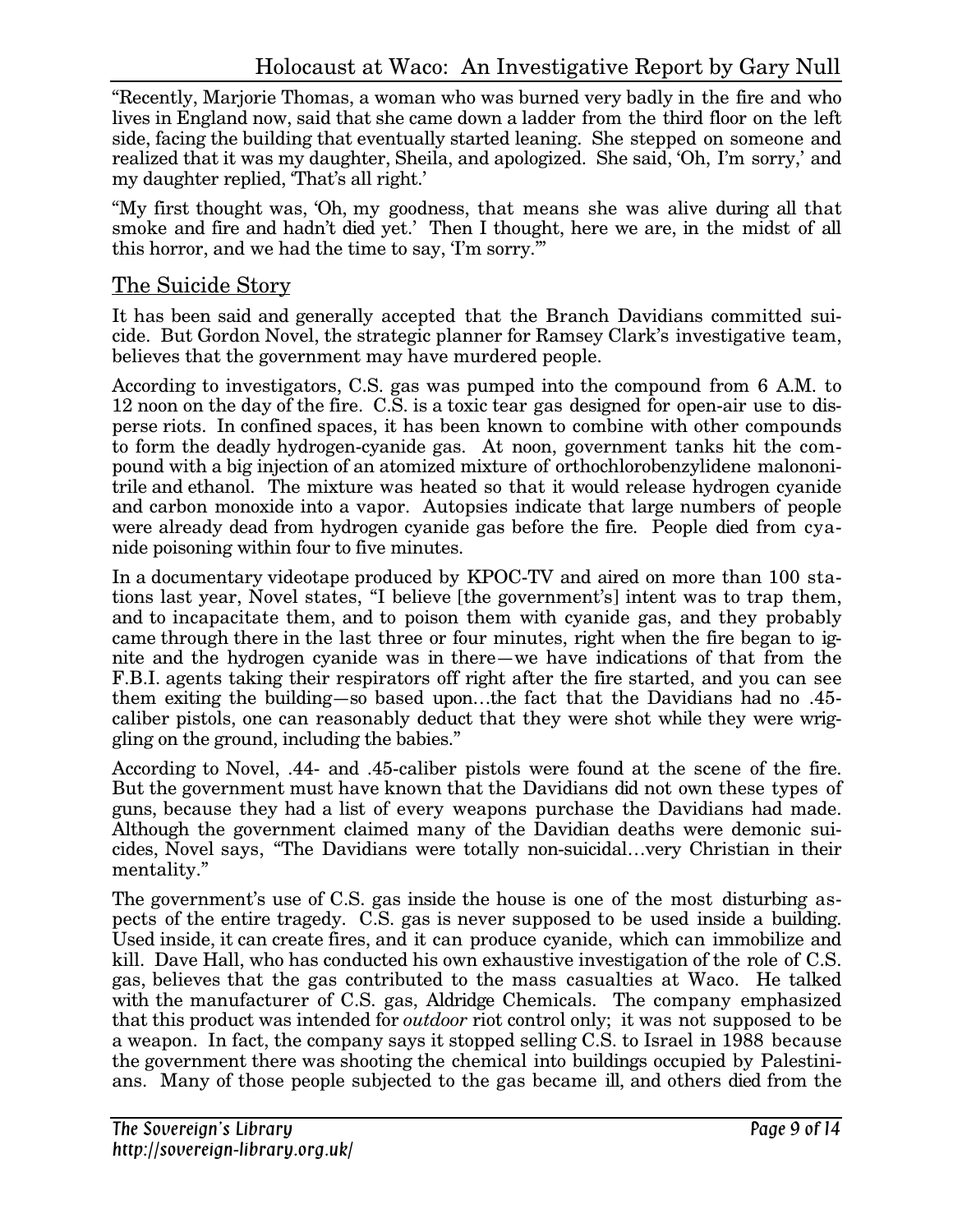exposure in enclosed quarters, as reported by Amnesty lnternational's Chemical Report on C.S. Agent #6.

Hall has learned that the C.S. gas played a large part in the Waco tragedy. It both contributed to the very-high-temperature fire and incapacitated its victims so that they could not move to escape the building. In the autopsies of Waco fire victims, cyanide—from breathing C.S. gas—was found in the victims' blood. Also, Hall reports, "Our state fire marshal says they aerated the building in such a way as to create the fire and to contain the gas in there, which was as flammable as coal dust. They knew all these things."

There was a very long delay before fire trucks reached the site. Hall explains that the fire trucks were held back by the A.T.F. because, had they shot water on that fire, the gas present would have combined with the water to create a hydrogen-cyanide steam cloud that would have been deadly to the agents surrounding the place.

Hall provides this chronology: Smoke was seen coming from the complex at 12:05 P.M. Within minutes, fire was spotted in four different locations. But fire trucks were not called until approximately 12:30 P.M. They were held back under the claim of danger from exploding ammunition.

Dr. George F. Uhlig is a professor of chemistry at the College of Eastern Utah and a retired Air Force lieutenant colonel. Here's some of what he had to say in a report for KPOC-TV:

"In my opinion, the C.S. was diluted with either acetone or ethanol, as the autopsies indicated both solvents were in the lungs of the individuals killed at the Branch Davidian complex…. The liquid aerosol…came into contact with a flame, and the flame front traveled from particle to particle rapidly to create the 'fireball' described by survivors. We used a similar concept in designing fuel-air explosive devices in the Air Force. An explosive device would detonate, sending out an aerosol of either liquid or solid material of the proper particle size. A second explosion would then 'touch off' the aerosol mix, with devastating results. While the flame front in the case of the Branch Davidians' complex did not generate the overpressure of the fuel-air explosive device, the results were similar. The structure burned rapidly to the ground, and the C.S. agent was burned in the process. Cyanide radicals were generated as the C.S. burned, combining with normal fluids in the lungs of the people to generate hydrogencyanide gas….

"It was probably a good decision on the part of federal agents on the scene not to attempt to put out the fire using water. The resulting steam generated by the water coming into contact with the hot structure would further generate hydrogen cyanide, and the resulting cloud of cyanide gas and steam could have been carried by the prevailing winds over populated areas. This could have killed people not even involved in the incident, or at least made them extremely sick."

Dave Hall says that for six hours straight—from 6 A.M. to noon on the day of the fire—massive amounts of the C.S. gas were injected into the Davidians' home. This was despite a previously agreed-upon plan to use "light doses" because the children had no gas masks. At this point, Hall notes, we must keep in mind that the F.B.I. and the A.T.F. were fully aware that the Davidians were using kerosene lanterns inside the compound both day and night. They knew this because they had infrared surveillance equipment in the air and on the ground at the complex. They were also, of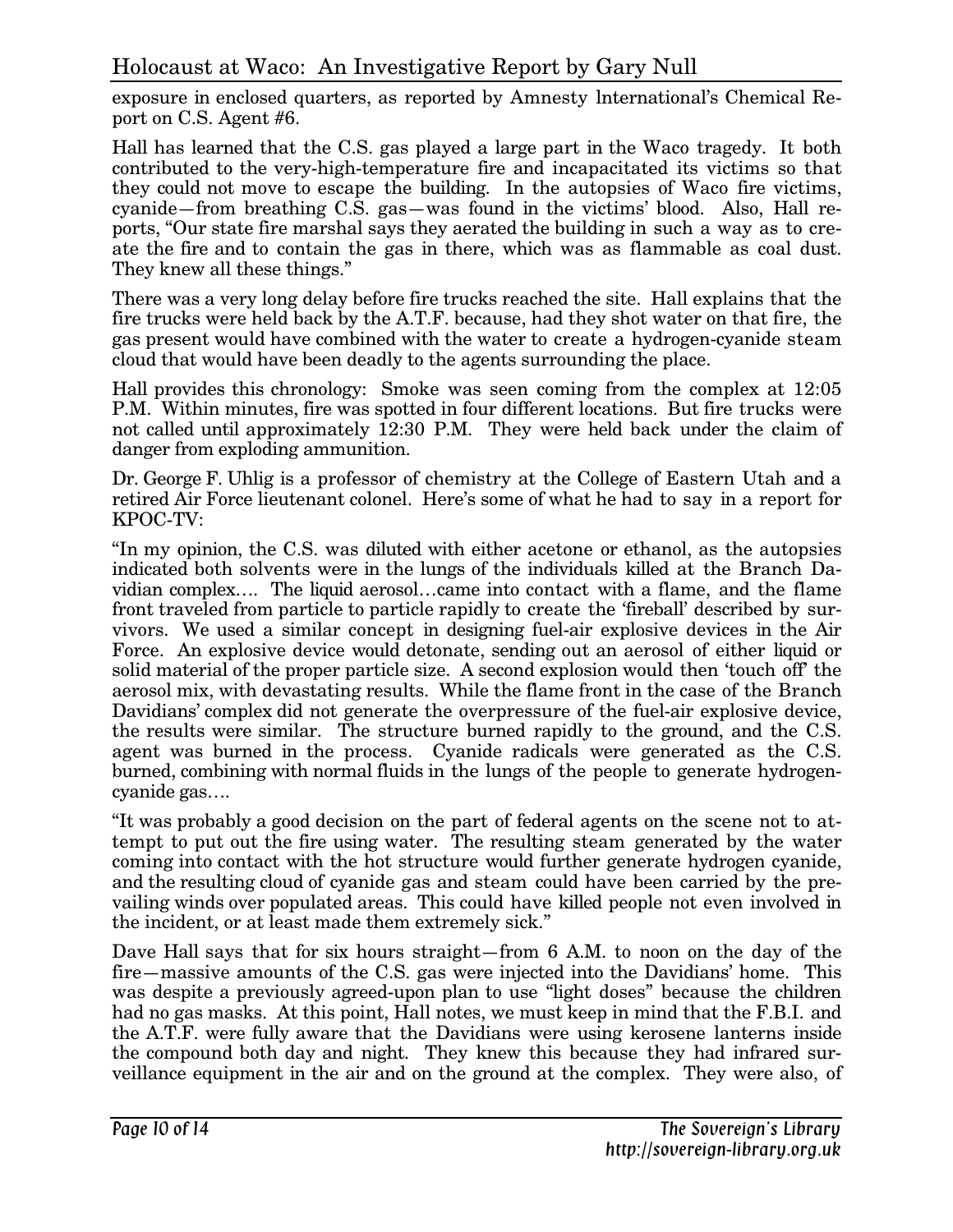course, aware of the lethal capabilities of C.S. gas, because these were spelled out in their manual.

A telling fact is that after the fire, the A.T.F. destroyed everything that remained of the Branch Davidians' home and its site. Usually, after a disaster, authorities take pains to preserve evidence so that it can be studied to fully understand what happened. So why would they immediately level the evidence at Waco?

Texas state fire marshals were refused access to investigate the fire scene. They were told it was the jurisdiction of the A.T.F. (After the whole thing was over, the A.T.F. raised its own flag over the ruins.)

A disturbing constitutional aspect of the events at Waco is that helicopters from the Texas National Guard were supplied, along with military tanks and manpower from Ft. Hood, Texas, for a police action against civilians. This is probably illegal. How did this happen? How did the military get involved? The F.B.I., through the Department of Justice, requested that Texas Governor Ann Richards allow the use of helicopters from the Texas National Guard at Waco. Texas law forbids the use of the National Guard in police action against a citizen of the state, except when drugs are involved in a criminal action. But the A.T.F. apparently fabricated a drug charge to gain the use of the helicopters. Later, Governor Richards stated publicly that she had been lied to by the Department of Justice.

One other fact was not publicized. The Davidians would have run out of water a week or two after the fire date. To achieve their total subjugation, there was never really any need to incinerate their home.

The survivors of the fire at Mt. Carmel have not had an easy time. Clyde Doyle recalls his agony in the hospital after the fire. "When I finally came to, the doctors and nurses asked me to identify two females who were brought in who were badly burned," he says. "They didn't want me to get of bed, but they described them to me. The first woman they described as tall, black, and around 30. The only tall black woman I could think of was Marjorie Thomas. It turned out that I was correct. She was badly burned on her face and just about all over.

"Then they began to describe the other woman. All of a sudden, I welled up, thinking that it might be my 18-year-old daughter. I wanted to see her, but they told me I couldn't. They said they would get something and that I might be able to identify her from that. I was thinking they would bring me some clothing to look at. Instead, one of them walked in with a great big hunk of hair, like a scalp. They said, 'Do you think this is your daughter?' Looking at the hair, I had the feeling it wasn't hers, unless the fire had changed the color slightly. But I still wasn't sure.

"The next day, I was watching television when the news came on and identified two of the bodies," Doyle continues. "One, they said, was David Jones. The other was identified as my daughter…. Usually on the news, names are withheld until the next of kin is first notified. Here, my mother was never told. My other daughter was never told. And I was never told. We learned about my daughter's death from television, To me, this was just another indication that we were not considered normal people, and that anything was good enough for us. They could do anything they liked and it would be all right."

Sheila Martin was similarly mistreated by the authorities, but she overcame her hardship through prayer and faith. "With all our people dead," she says, "we didn't have a normal life. We couldn't see family and friends. We couldn't go anywhere. We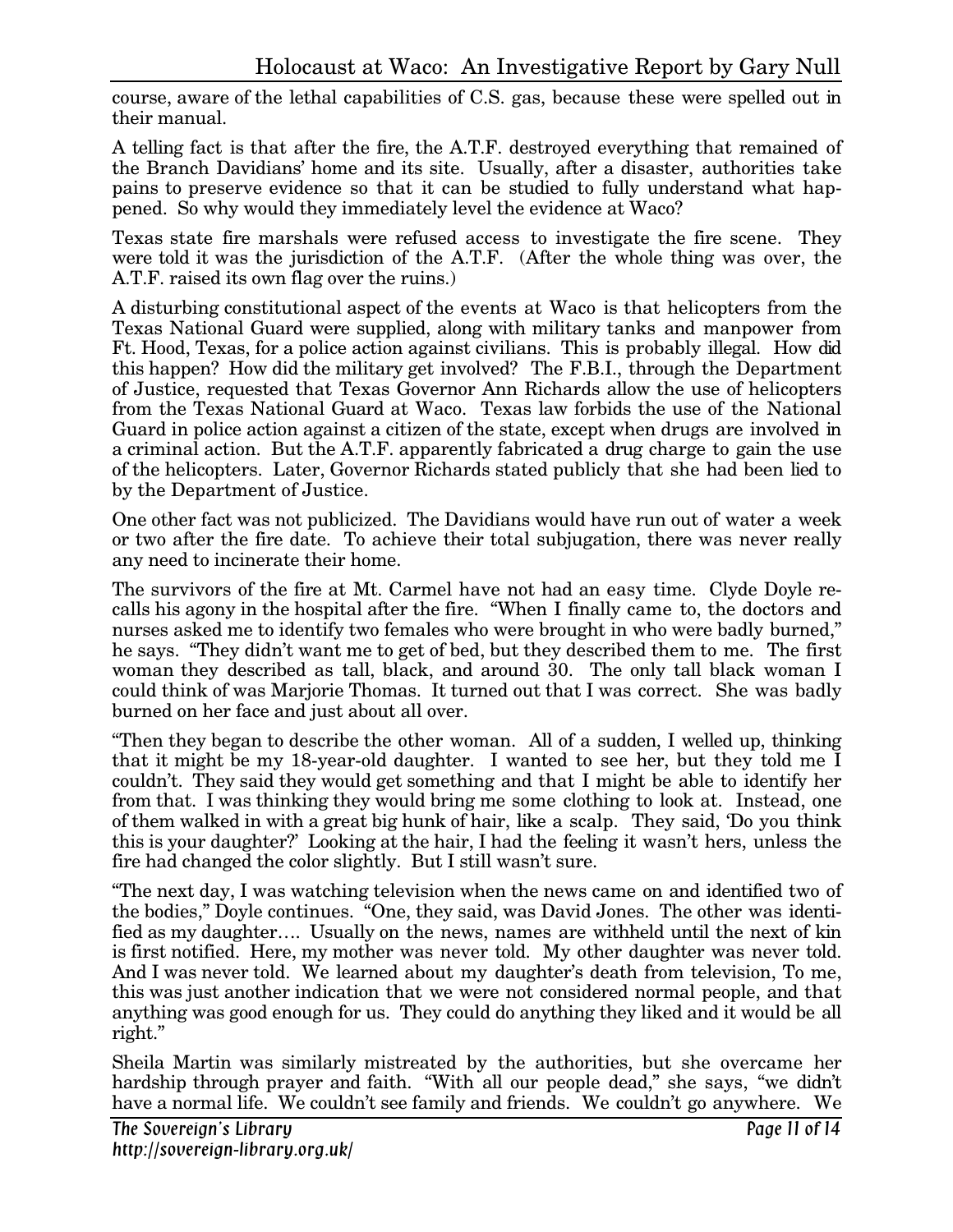had to stay in the correctional institution. We were watching TV, seeing the building burn, hearing them say there are 20 survivors, there are nine. We wondered what was really going on.

"They asked us who died, and wanted to know their ages. It's not like someone came and put their arms around you and said, 'Oh, we're so sorry.' We had none of that. We had to be strong. We didn't want to look like we were giving up or that we hated anyone. At the same time, we wanted to cry our eyes out. I had three children who still needed me, and they were somewhere else. I only got to see them one hour a week for three weeks."

#### The Trial

The surviving Branch Davidians were sentenced harshly in the aftermath of Waco. According to Doyle, "We've been accused of killing four A.T.F. agents and wounding 15 other people. I feel sorry that four agents died and that some of them are badly wounded, but I went through a trial in San Antonio and spent ten months in jail after the fire. I was one of three who were eventually totally acquitted, although everyone was found not guilty of any major crime, such as conspiracy, murder, and aiding and abetting murder.

"[The judge] did not follow the recommendations of the jury. In fact, during the sentencing, which was in July [1994], he made a statement that he personally believed that we were all guilty. He said the only reason some of us were not being sentenced that day was that some of us had better lawyers. He said we were all guilty of conspiracy and murder

"Back in February, when the verdict was handed down, we were found not guilty on count one and not guilty on count two. Then the jury turned around. It might have been due to a confusion on their parts. We talked to a few of them, and that seems to have been the case. There were so many instructions and misconceptions that they basically made a grave mistake as far as certain charges go….

"[But] I believe that as a result of the trial, for the first time, the media began to have a different feeling about this whole thing. During the 51-day siege, very few people in the media bothered to question what was happening. They never asked hard questions or rocked the boat in any way. Instead, they just printed up whatever was told to them in the morning briefings from the F.B.I. and the A.T.F.

"By the time this case came to trial, based on all the evidence that was being compiled at the time, I believe they began to see that there was a massive cover-up and a massive injustice done."

Sheila Martin adds, "It's very sad. The people who put this whole thing together have said that they're sorry. They've taken the blame for it, but our people are still in jail. How can you say you're the cause of it and that all this has happened as a result of things you did wrong, but still keep our people in jail?"

In his letter to the Senate Judiciary Committee asking for an independent investigation, Dave Hall summarizes the conclusions of his TV station's investigation of the tragedy. Those conclusions read, in part, "The Branch Davidians were shot upon without warning; subjected to psychological warfare tactics; their children were killed before their very eyes; and, finally, after 51 days, they were cyanided, many to the point of incapacitation, others to the lethal point. The building was set on fire with pyrotechnic tear-gas shots to destroy the evidence of the crimes the agents had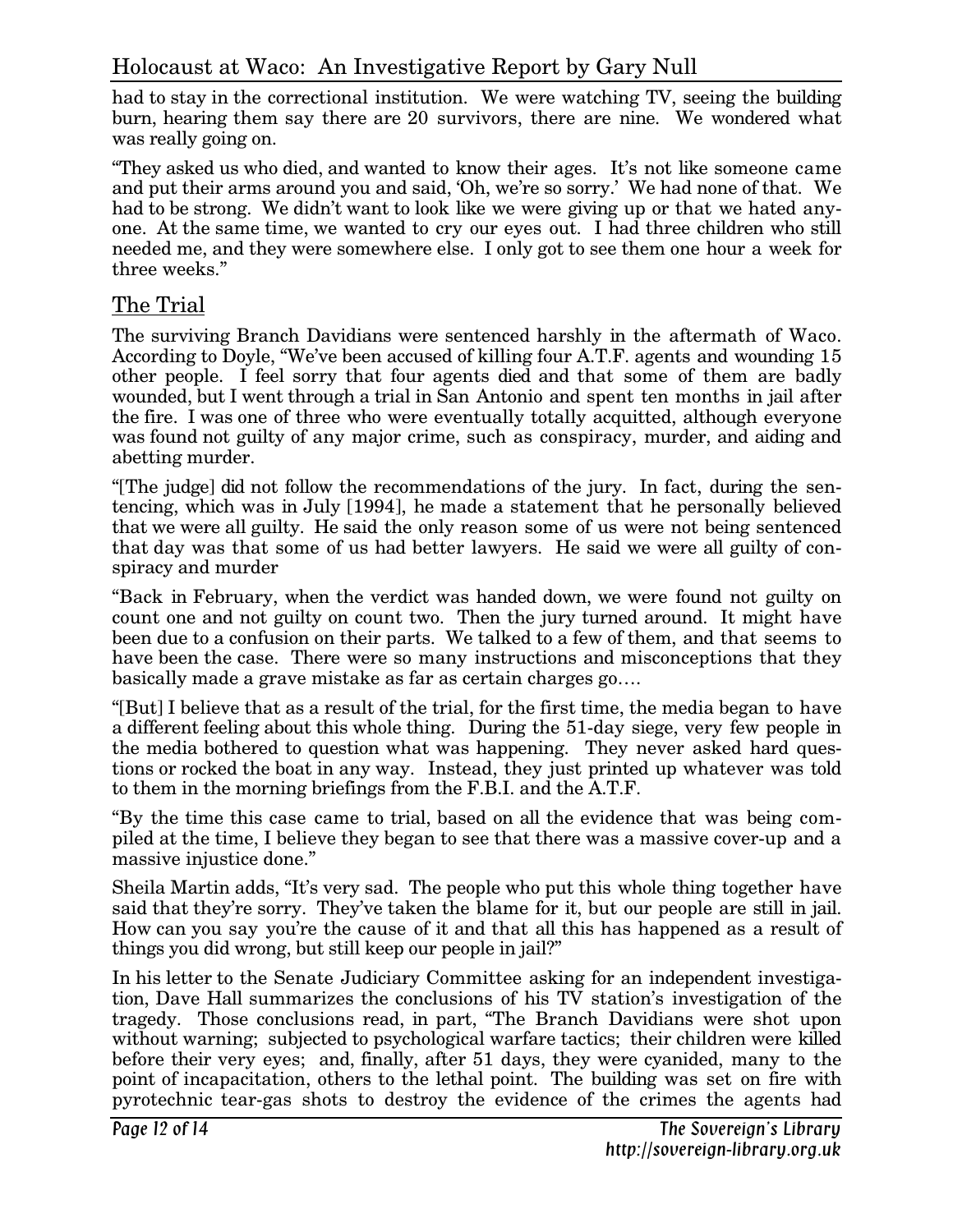committed. Within two days, bulldozers were brought in to further complicate any further investigation."

Why did this nightmare happen?

The government's confrontation with the Branch Davidians may have started as a kind of public-relations ploy to show how good the government was at maintaining law and order by cracking down on cults with illegal arms caches and weird ways. But then the publicity stunt got out of control.

Linda Thompson's opinion is that "Waco was merely one of the first tests of using federal law enforcement with military, and using military tactics. The government proved it could use the major media to tell the government's version of the story to the public. It was a victory for mass propaganda.

"They murdered 96 people in front of our eyes on national TV, and the public bought it."

And Waco has one final, totally chilling message to the people of America: "it is useless to resist…. Don't confront your government, or you'll be dealt with." Anyone who accepts without question the official version of the government's war against the Branch Davidians has, in reality, already surrendered.

*Editor's note: Dave Hall, of KPOC-TV in Oklahoma, has been a major investigator of the government's mishandling of the Waco disaster and was of great assistance to us in preparing this article. Hall and KPOC-TV have produced a documentary entitled The Waco Incident that is available from Southwest Video ([800] 284-7566).*